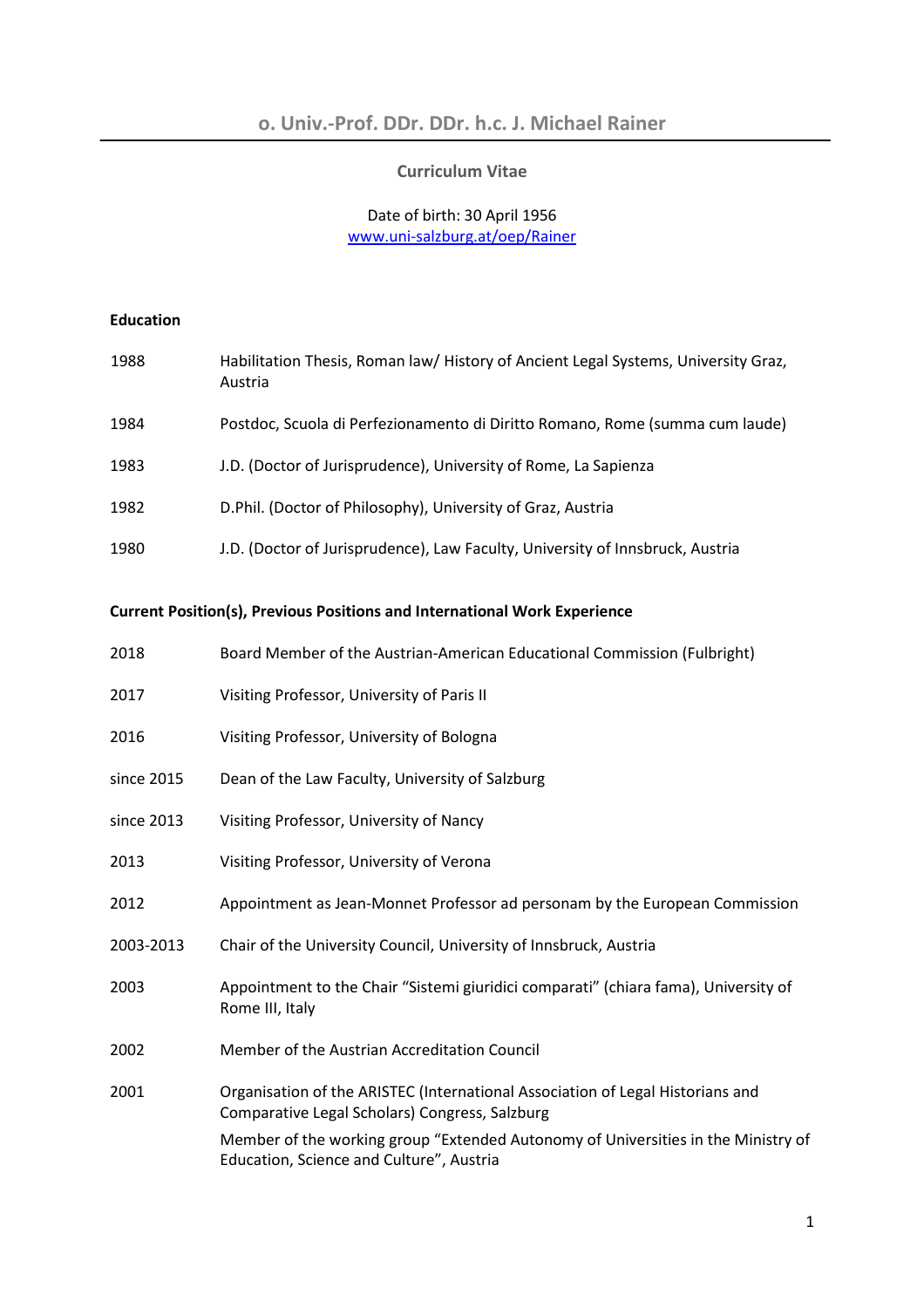| 2000-2001     | Visiting Professor, University of Trento                                                                                                                                                |
|---------------|-----------------------------------------------------------------------------------------------------------------------------------------------------------------------------------------|
| 2000          | Visiting Professor, University Clermont Ferrand                                                                                                                                         |
| 2000          | Member of the Study Group on a European Civil Law (Chair: Chr. von Bar)                                                                                                                 |
| 2000          | Foundation of the Salzburg Summer School "European Private Law"                                                                                                                         |
| 1999          | Board Member of the International Association of Legal Historians and Comparative<br>Legal Scholars (ARISTEC)                                                                           |
|               | Visiting Professor, University of Bologna                                                                                                                                               |
|               | Salzburger Studien für Europäisches Privatrecht (Salzburg Studies for European<br>Private Law)                                                                                          |
| 1998-2004     | Visiting Professor, University of Rome III                                                                                                                                              |
| 1998          | Appointment as Jean-Monnet Professor for European Private Law                                                                                                                           |
| 1997          | Visiting Professor, University Palma de Mallorca                                                                                                                                        |
| 1996          | Member of the Academy of Private Law, Pavia (Chair: R. Gandolfi)<br>since 2006 Member of Executive Board                                                                                |
| since 1995    | Visiting Lecturer within the ERASMUS/SOCRATES programme:<br>Valladolid, La Rochelle, Padova, Teramo, Clermont Ferrand, St. Etienne, Poznan,<br>Krakov, Miscolc, Bruxelles, Pisa, Napoli |
| since 1995    | Full Professor for Roman Law and Modern Private Law, Salzburg                                                                                                                           |
| 1994          | Appointment as Full Professor of Civil and Roman Law, Ludwig Maximilians<br>University, Munich, Germany                                                                                 |
|               | Project Leadership "Corpus of Roman Sources of Law regarding Slavery", Academy of<br>Sciences, Mainz                                                                                    |
| 1993          | Visiting Professor, Pontifical Catholic University (Ponce, Puerto Rico)                                                                                                                 |
| since 1991    | Establishment of a legal ERASMUS network in Graz, Munich and Salzburg                                                                                                                   |
| $1991 - 1993$ | Deputy Chair for Roman Law, University of Trieste, Italy                                                                                                                                |
| $1989 - 1990$ | Project-related work at the United Nations Social Defense Research Institute, Rome                                                                                                      |
| 1987          | Lecturer for Roman Law and Ancient History Law, University of Graz                                                                                                                      |
| $1982 - 1987$ | University Assistant, Institute for Roman Law, University of Graz                                                                                                                       |
| $1978 - 1979$ | Research Assistant, Faculty of Law, University of Graz                                                                                                                                  |